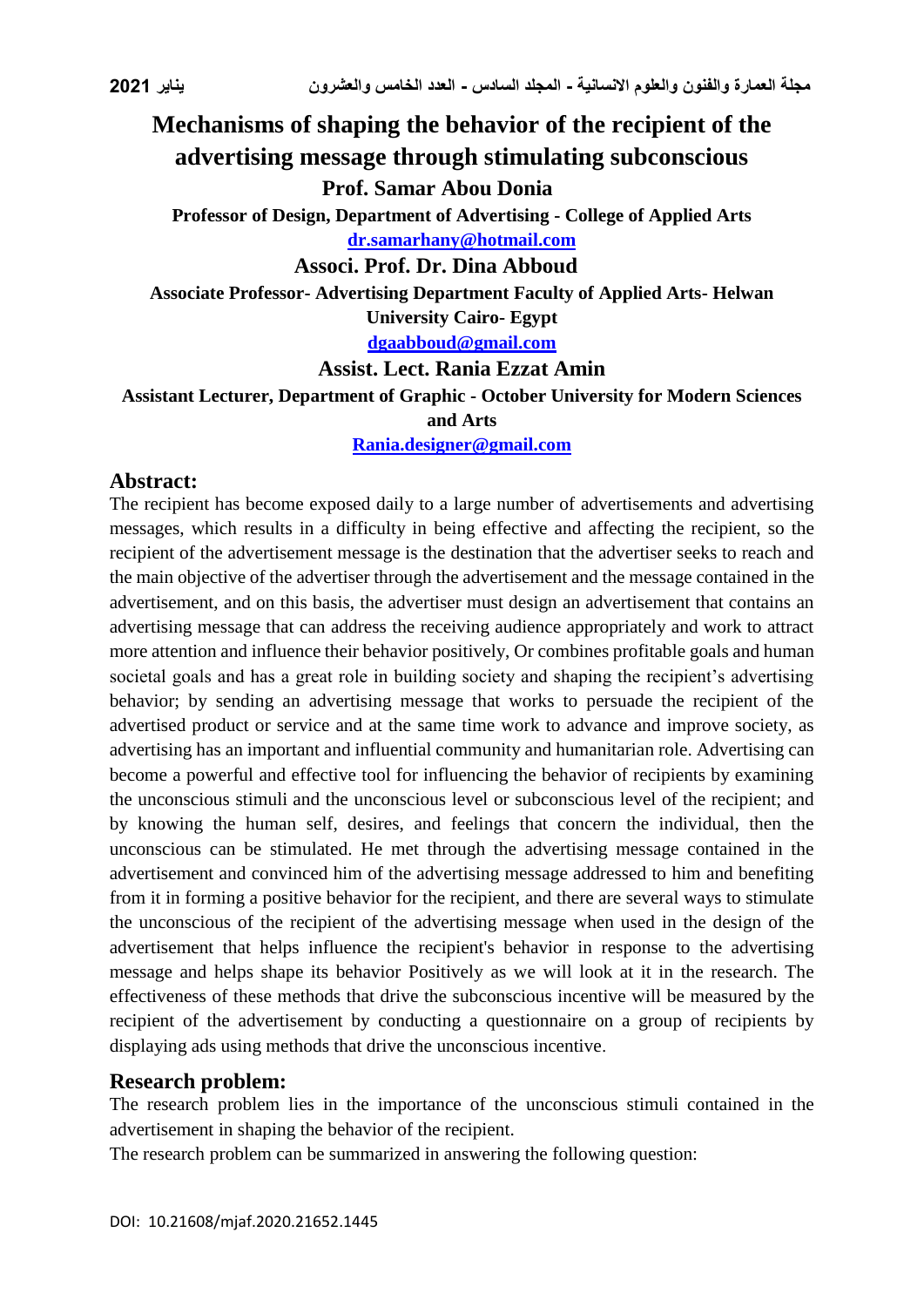1- What are the mechanisms of shaping the behavior of the recipient of the advertising message through stimulating subconscious?

## **Research aims:**

1- The research aims to study the mechanisms of forming the behavior of the recipient of the advertising message through stimulating subconscious.

# **Research hypotheses:**

#### **The research assumes that:**

1- Motivating the subconscious of the recipient of the advertising message through advertisement helps shape the recipient's behavior.

## **Research importance:**

Paying attention to the unconscious incentives contained in the advertisement and knowing its impact on shaping the recipient's behavior through the advertising message presented to him.

# **Search limits:**

Objective limits: This research means studying some Egyptian advertising models and explaining the unconscious incentives for advertising and its role in shaping the recipient's behavior through the advertising message presented to him.

Time limits: from 2012 to 2019.

Spatial limits: Egyptian advertising models.

# **Research Methodology:**

The research follows the descriptive approach to describe and analyze some Egyptian advertising models and clarify the subconscious incentives in advertising messages and their role in shaping the recipient's behavior, and the work of a questionnaire to measure the extent of the impact of unconscious motivation methods at the recipient to positively shape the recipient's behavior through the presentation of 6 Egyptian advertising models to measure the effectiveness of the subconscious stimulation methods..

## **1- Advertising message**

1-1 Explain the main idea of the advertisement or what the advertiser wants to say to the recipient, and this may be in one sentence or several sentences or a word or two and it may include explaining the advantages of the product to persuade the recipient and motivate him to believe what came in the advertisement and act as desired by the advertiser.

# **2- Unconscious incentives in the advertising message:**

## **2-1 Motivation concept:**

2-1-1- These are the forces inherent in individuals that drive them to behave in a certain direction, and behind every behavior an internal incentive that makes the recipient desire something also incentives have two functions:

- Attracting the recipient to a specific behavior.
- Directing the recipient's behavior towards achieving a specific goal.

**2-2 The unconscious incentives:** are the incentives that are not subjected to the control of individuals and are not able to direct or control them, as it is a complex process, in psychology it is a process to make a person move towards a specific goal or behavior, and in sociology it is homogeneity with a group in the sense that there is specificity to this incentive and it is related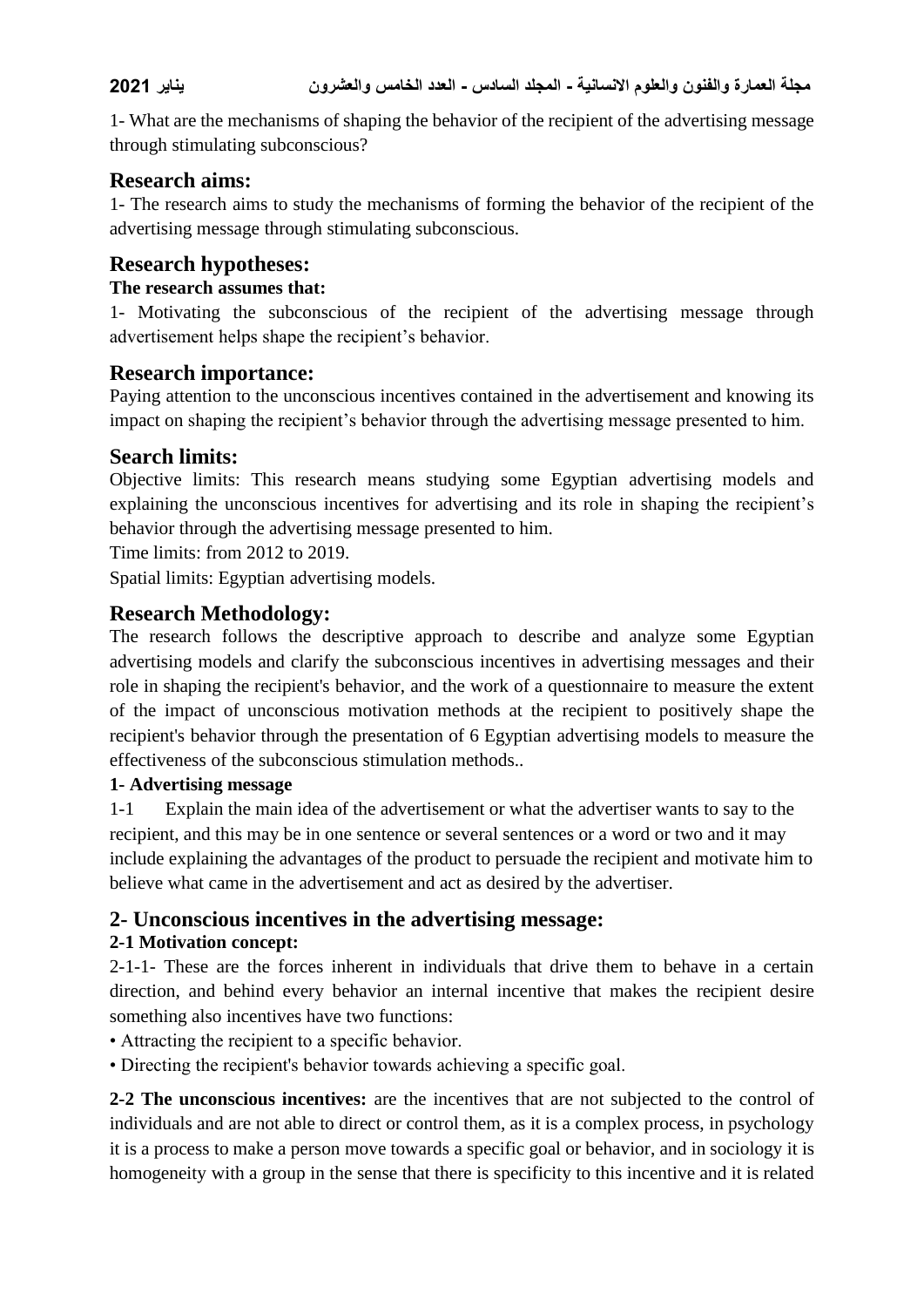to what others do. Based on this, unconscious motivations are divided into: **Individual Incentives, Social incentives.**

# **2-3 Types of Unconscious Incentives for Advertising Letter:**

**2-3-1 Formulation (Reframing):** This is stimulating the subconscious of the recipient through the formulation incentive, which is that the recipient's behavior is reformulated in a different, more positive framework in order to advance his individual incentive through the advertising message.

**2-3-2 Moving emotions (Evocation):** It is the stimulation of subconscious at the recipient through the incentive to move the emotions by impact and moving the emotions of the recipient in order to positively shape his behavior.

**2-3-3 Collectivism:** It is the motivation of the subconscious of the recipient through the incentive of collectivity, a term used to describe an ethical, social or political viewpoint that emphasizes the importance of society's goals from the goals of the individual, as it is a principle that relies on social norms.

**2-3-4 Ownership:** It is the stimulation of the subconscious of the recipient through the incentive of ownership. The recipient is connected to a problem that the product advertises and participates in solving this problem. This association leads to the emergence of a specific behavior of the recipient.

**2-3-5 Gamification theory**: It is the stimulation of the subconscious of the recipient through the incentive of the game theory, which is the application of the elements of the game and its mechanisms of action in the context of other fields, to share the recipient, work to interact, and induce it to participate and encourage it.

**2-3-6 Utility:** It is the stimulation of the subconscious of the recipient through the use of the utility incentive, which is providing the benefit and certain services to the recipient, and thus influencing his behavior.

**2-3-7 Modeling:** It is the stimulation of the subconscious of the recipient through the use of a modeling incentive, which is following the model or imitation of the behavior of a specific person with a reputation so as to be an inspiration for this behavior, and its use is positively related to the goal and behavior of the individual.

**2-3-8 Skill (skill up):** It stimulates the subconscious of the recipient by using the skill incentive, which shows the recipient how to implement a behavior that he is convinced of, but lacks the skill and ability to implement this behavior.

**2-3-9 Eliminate complexity:** It is the stimulation of the subconscious at the receiver through the use of the incentive to get rid of complications, which is the removal of the largest possible barriers that stand in the way of implementing the recipient's behavior. Obstacles and removal.

**2-3-10 commitment:** It is the motivation of the subconscious by the recipient through the use of the incentive of commitment, which is a powerful and effective tool and the first important step in changing behavior by adhering to specific laws to induce an imperative change in behavior, especially when we do not have to completely change this behavior at once.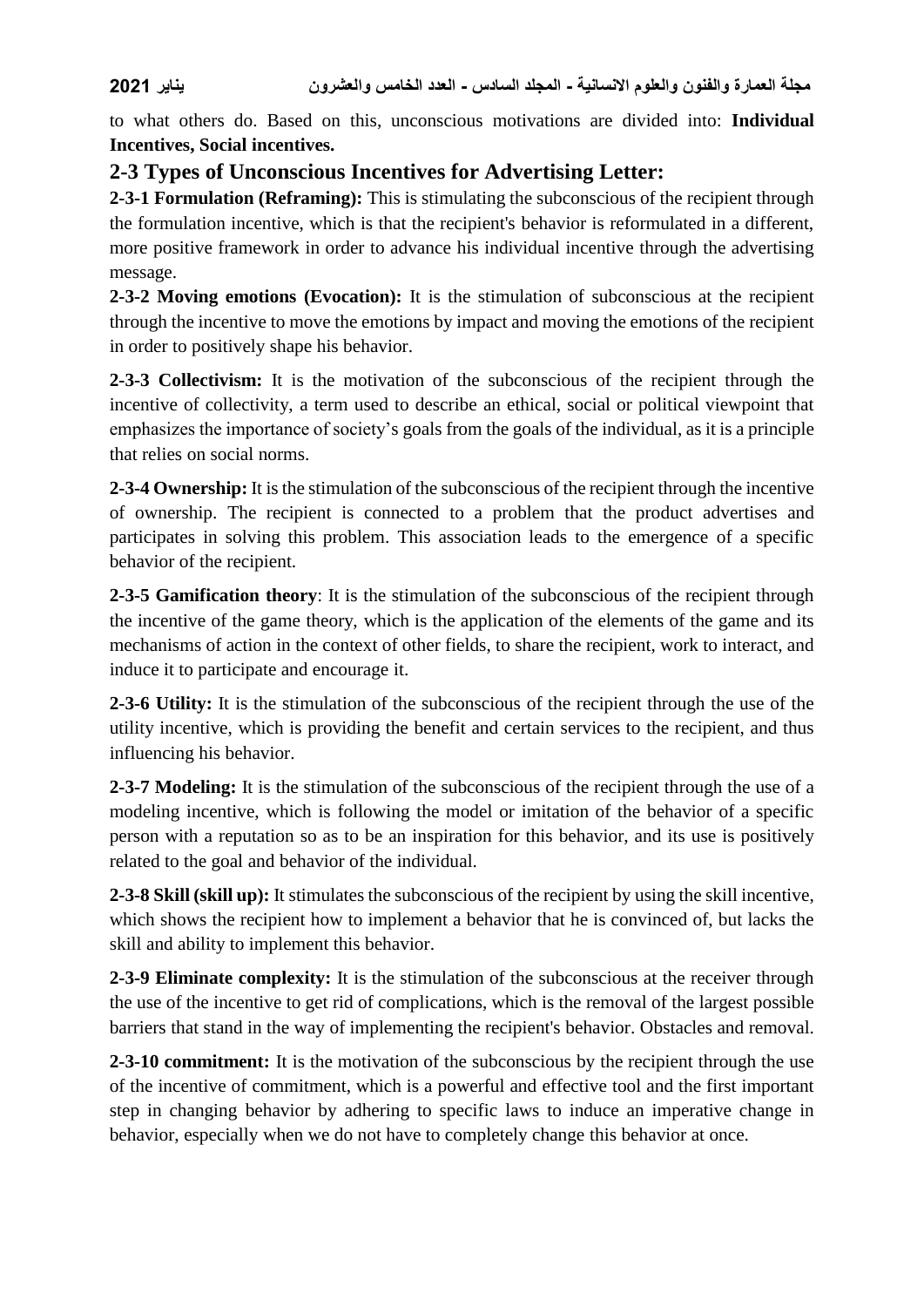# **2-4 Mechanisms of Shaping the Recipient's Behavior by Stimulating Subconscious:**

2-4-1 Projective techniques, 2-4-2 Metaphor, 2-4-3 ZEMT Code Generation Method.

# **3- Questionnaire**

The purpose of the questionnaire is a research purpose that aims to know the effectiveness of using methods to stimulate unconsciousness in the recipient to positively shape the behavior and measure the effectiveness of these methods to stimulate unconsciousness, by stimulating unconsciousness in the advertising message through the display of 6 Egyptian advertising models (2 advertising models using the projection method 2 advertising model using the sewer code method, 2 advertising model using the code devising method to induce sub consciousness when receiving).

# **4- Results:**

4-1 Behind every behavior that the recipient performs is an internal stimulus that raises the subconscious and its subconscious and consequently affects it and is followed by the recipient's behavior of a certain behavior.

4-2 Using subconscious incentives when designing the advertisement pushes the recipient's incentive into unconsciousness and thus the ability to positively shape the recipient's behavior through the advertising message addressed to him.

# **5- Recommendations:**

5.1 Awareness of the dangers of misuse of unconscious incentives contained in advertisements and advertising messages in order not to help in the formation of negative behavior of the recipient.

5-3 Find different and new ways to stimulate the subconscious of the recipient through advertising because of its strong role in shaping the recip

# **References:**

huna' eabd alhalim saeid: al'iielan, dar alfikr aleurbaa lilnashr, 1998.

 bashir eabbas alelaq: altaswiq alhdyth: mabadiuh wa'iidaratih wabihawthih, aldaar aljamahiriat lilnashr waltawzie wal'iielan, 1998.

 talaeat 'asead eabd alhmyd: altaswiq alfaeeal (kyf tuajih tahadiyat alqarn 21) , maktabat muasasat al'ahram , misr , dar ruyatan lilnashr waltawzie , 2014.

 eizat 'ahmad jmal: 'iistratijiat tashkiliat litawzif symywtiqa alsuwrat fi tasmim al'iielan alsahafii, risalatan dukturat, kuliyat alfunun altatbiqiat, qism al'iielan , jamieat hilwan , 2011.

 hisham najaa eabd almnem: 'iistratijiat tasmimiat jadidat lil'iielan alttlifzywnaa fa zili alkhilafat althaqafiat fa almujtamae almusraa , risalat dukturat , kuliyat alfunun altatbiqiat , qism al'iielan , jamieat hilwan , 2010.

 jamal muhamad , 'iyman. "tawzyf alnwstaljya fi bina' alrisalat al'ielany drast ealaa al'iielan altlyfzywna bmsr": Magalet AL Emara w AL Fenoun w AL Elom AL Insania , almajalat 26 , almajalid 3 , aleadad 10 (2) , alrbye 2018.

 samar hany alsaeyd , smr. "alsadmat fy 'iielan alkhadamat aleamat": Magalet AL Emara w AL Fenoun w AL Elom AL Insania , almajalat 17 , almujalid 2 , aleadad 8 , kharif 2017.